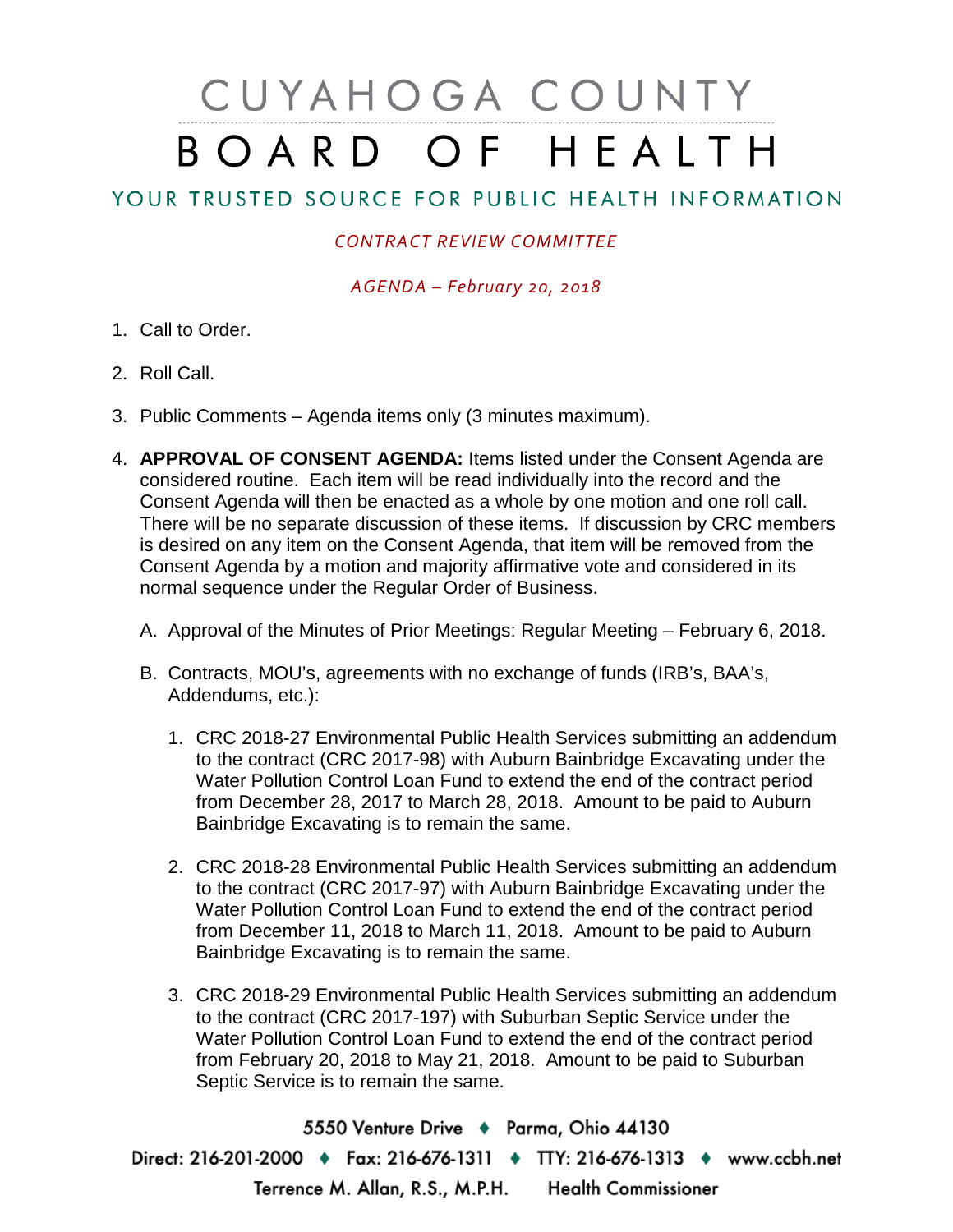- 4. CRC 2018-30 Environmental Public Health Services submitting an addendum to the contract (CRC 2017-227) with CB Mullins Construction under the Lead Hazard Control grant to extend the end of the contract period from March 10, 2018 to April 26, 2018. Amount to be paid to CB Mullins Construction is to remain the same.
- 5. CRC 2018-31 Environmental Public Health Services submitting an addendum to the contract (CRC 2017-151) with CB Mullins Construction under the Lead Hazard Control grant to extend the end of the contract period from March 26, 2018 to April 10, 2018. Amount to be paid to CB Mullins Construction is to remain the same.
- 6. CRC 2018-32 Epidemiology, Surveillance and Informatics Services submitting a Business Associates Agreement (BAA) with the City of Euclid effective February 20, 2018. No exchange of funds.
- 7. CRC 2018-33 Administration Services submitting a contract with Middleburg Heights Community Center for facility use on March 8, 2018 for the annual District Advisory Council (DAC) meeting. No exchange of funds.

## 5. **CONTRACTS AND AWARDS:**

A. Tabled Items

None

- B. New Items For Review
	- 1. Bid/Quote Openings ≥ \$25,000.00

None

2. Bid/Quote Openings < \$25,000.00

None

- 3. Expenditures: Contracts < \$25,000.00
	- a. CRC 2018-34 Environmental Public Health Services submitting a contract with Medina County Combined Public Health District under the ODH 2018 Injury Prevention grant from January 1, 2018 through December 31, 2018. Amount to be paid to Medina County Combined General Health District is not to exceed \$15,000.00.

5550 Venture Drive + Parma, Ohio 44130 Direct: 216-201-2000 • Fax: 216-676-1311 • TTY: 216-676-1313 • www.ccbh.net **Health Commissioner** Terrence M. Allan, R.S., M.P.H.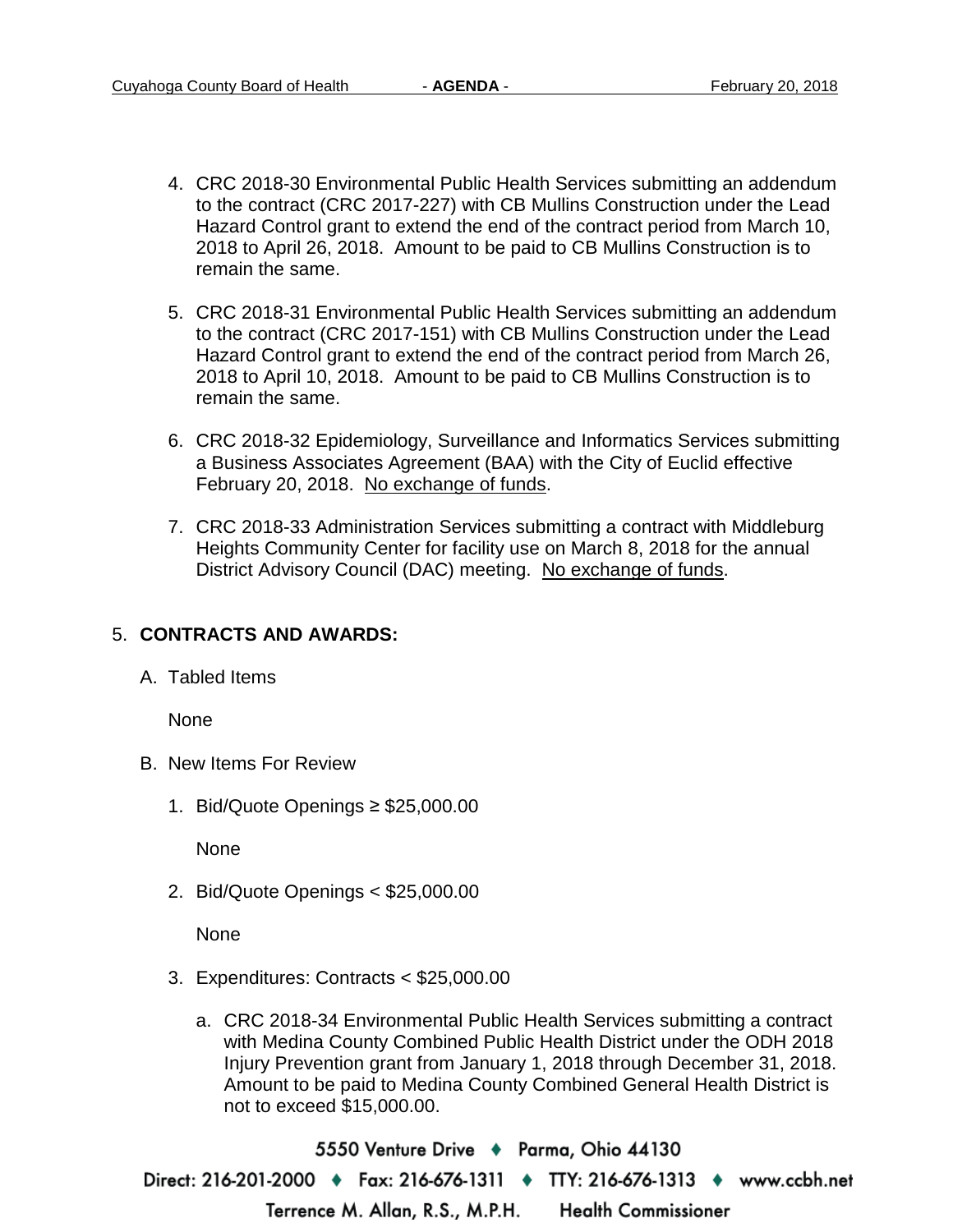Purpose: To expand previous work in Medina County to increase prescription drug overdose awareness, naloxone distribution and prescribing guidelines.

Funding Source: 100% reimbursable through the FY 2018 ODH Injury Prevention grant.

b. CRC 2018-35 Prevention and Wellness Services submitting the following contracts under the ODH 2018 Creating Healthy Communities (CHC) grant from January 1, 2018 through December 31, 2018:

|                                                               | Amount not<br>to exceed: |
|---------------------------------------------------------------|--------------------------|
| Cuyahoga County Planning Commission                           | \$10,000,00              |
| East Cleveland Farmers Market Preservation Society \$4,500.00 |                          |

Purpose: To provide ongoing supermarket access GIS mapping data, socioeconomic profiles and public outdoor basketball court data and improve facility entrances at the East Cleveland Coit Road Farmers Market.

Funding Source: 100% reimbursable through the FY 2018 ODH CHC grant.

c. CRC 2018-36 Prevention and Wellness Services submitting the following addendums to contracts under the HRSA Ryan White Part A grant from March 1, 2017 through February 28, 2018:

|                                                         | Amount not to exceed:           |                                |
|---------------------------------------------------------|---------------------------------|--------------------------------|
|                                                         | From                            | 10                             |
| Mercy Regional Medical Center<br>The MetroHealth System | \$ 232,001.95<br>\$1,728,276.13 | \$232,901.95<br>\$1,735,825.13 |

d. CRC 2018-37 Prevention and Wellness Services submitting a contract with Radio One under the REACH grant from April 2, 2018 through September 30, 2018. Amount to be paid to Radio One is not to exceed \$12,300.00.

Purpose: To provide marketing and promotional campaigns for the REACH program.

Funding Source: 100% reimbursable through the FY2018 REACH grant.

5550 Venture Drive + Parma, Ohio 44130 Direct: 216-201-2000 • Fax: 216-676-1311 • TTY: 216-676-1313 • www.ccbh.net **Health Commissioner** Terrence M. Allan, R.S., M.P.H.